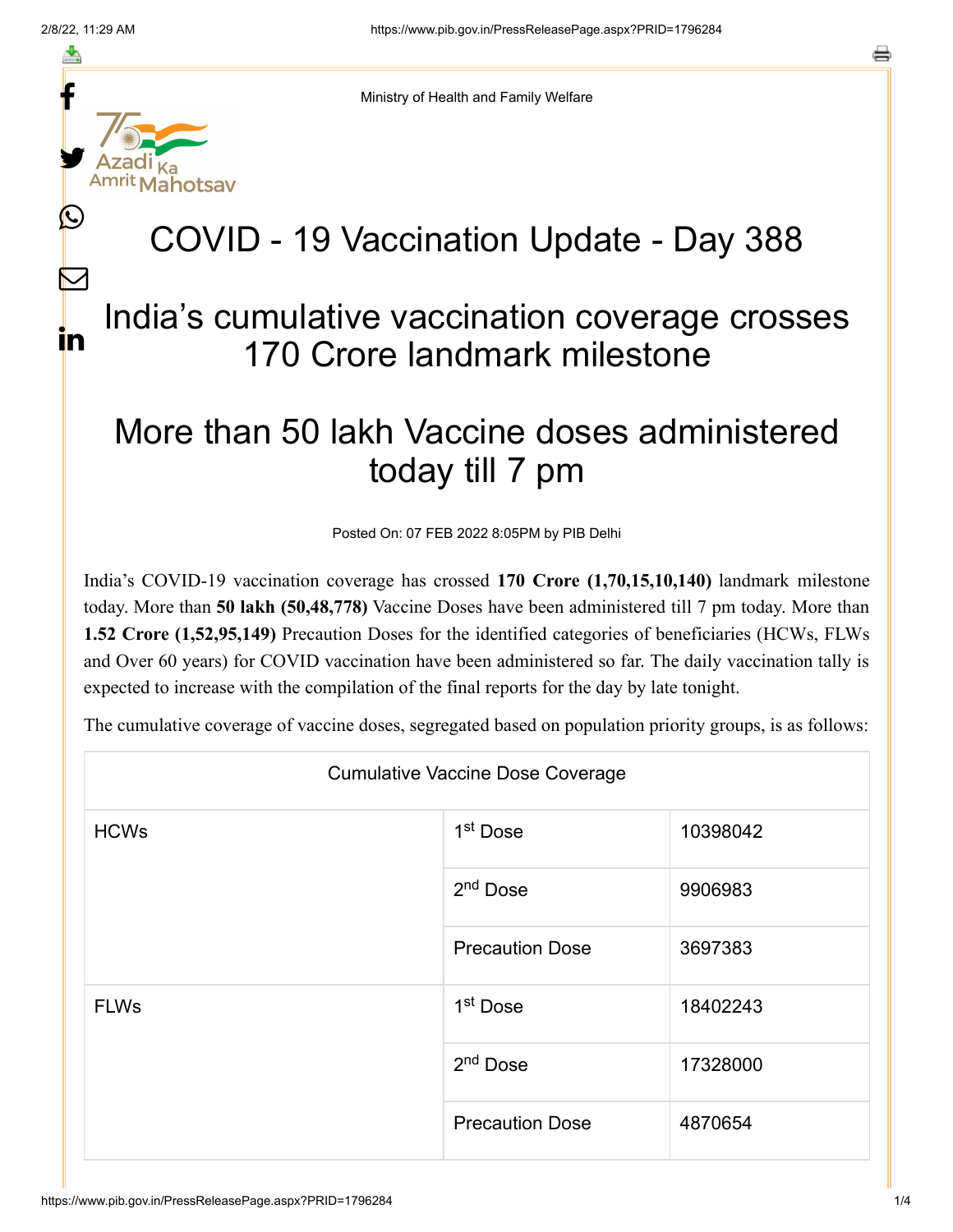| f<br>$\mathbf{\Omega}$ | Age Group 15-18 years                        | 1 <sup>st</sup> Dose   | 49901147   |
|------------------------|----------------------------------------------|------------------------|------------|
|                        |                                              | $2nd$ Dose             | 7462320    |
|                        | Age Group 18-44 years                        | 1 <sup>st</sup> Dose   | 545417592  |
|                        |                                              | $2nd$ Dose             | 417760806  |
| in                     | Age Group 45-59 years                        | 1 <sup>st</sup> Dose   | 201109170  |
|                        |                                              | $2nd$ Dose             | 174404940  |
|                        | Over 60 years                                | 1 <sup>st</sup> Dose   | 125472305  |
|                        |                                              | 2 <sup>nd</sup> Dose   | 108651443  |
|                        |                                              | <b>Precaution Dose</b> | 6727112    |
|                        | Cumulative 1 <sup>st</sup> dose administered |                        | 950700499  |
|                        | Cumulative 2 <sup>nd</sup> dose administered |                        | 735514492  |
|                        | <b>Precaution Dose</b>                       |                        | 15295149   |
|                        | Total                                        |                        | 1701510140 |

Today's achievement in the vaccination exercise, segregated by population priority groups, is as follows:

| Date: 7 <sup>th</sup> February, 2022 (388 <sup>th</sup> Day) |                        |       |  |
|--------------------------------------------------------------|------------------------|-------|--|
| <b>HCWs</b>                                                  | 1 <sup>st</sup> Dose   | 218   |  |
|                                                              | 2 <sup>nd</sup> Dose   | 2932  |  |
|                                                              | <b>Precaution Dose</b> | 36199 |  |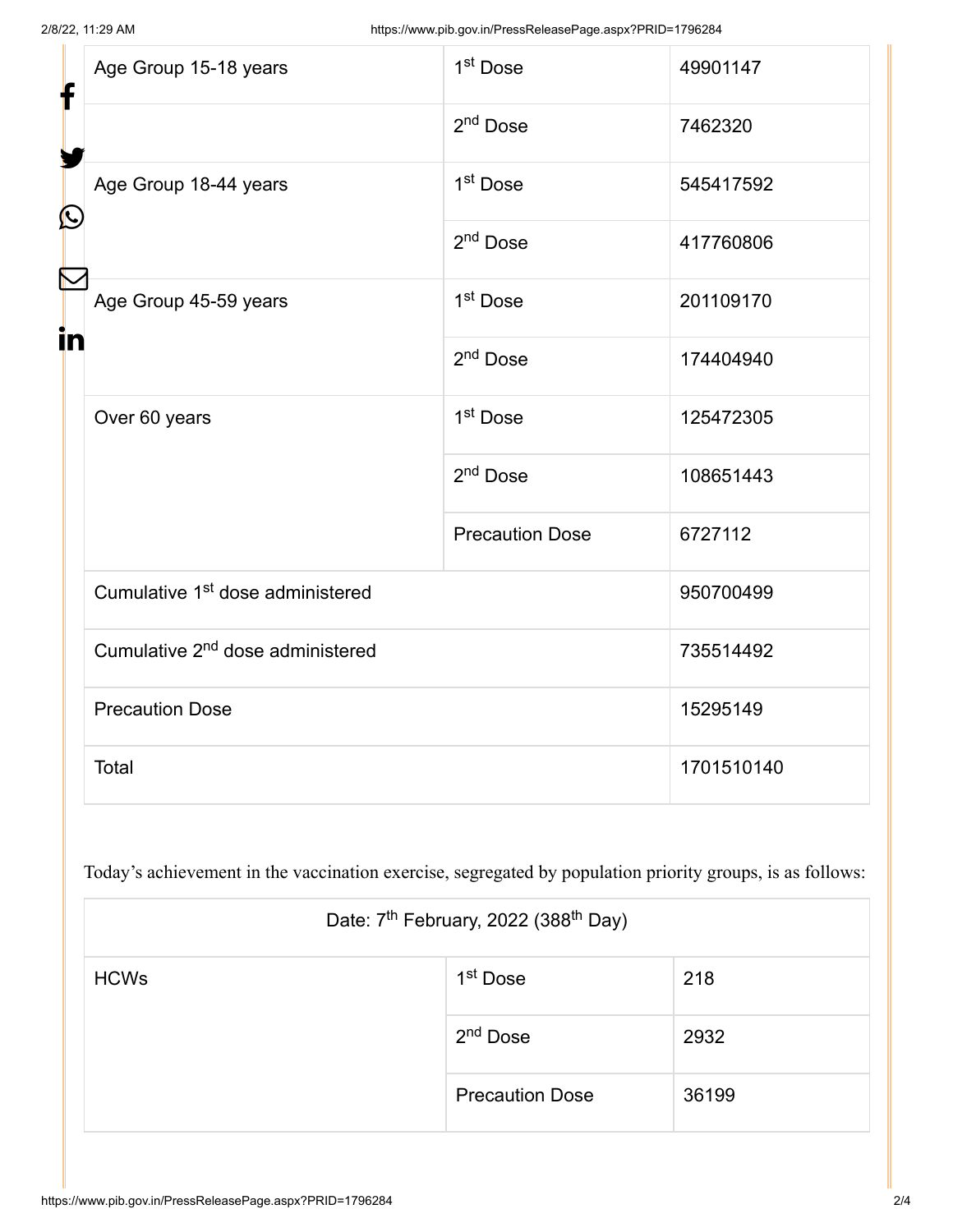| f<br>$\mathbf{\Omega}$ | <b>FLWs</b>                                  | 1 <sup>st</sup> Dose   | 470     |
|------------------------|----------------------------------------------|------------------------|---------|
|                        |                                              | 2 <sup>nd</sup> Dose   | 7437    |
|                        |                                              | <b>Precaution Dose</b> | 77554   |
|                        | Age Group 15-18 years                        | 1 <sup>st</sup> Dose   | 415482  |
|                        |                                              | 2 <sup>nd</sup> Dose   | 1612834 |
| in                     | Age Group 18-44 years                        | 1 <sup>st</sup> Dose   | 457674  |
|                        |                                              | 2 <sup>nd</sup> Dose   | 1532909 |
|                        | Age Group 45-59 years                        | 1 <sup>st</sup> Dose   | 77643   |
|                        |                                              | 2 <sup>nd</sup> Dose   | 302667  |
|                        | Over 60 years                                | 1 <sup>st</sup> Dose   | 57462   |
|                        |                                              | 2 <sup>nd</sup> Dose   | 179603  |
|                        |                                              | <b>Precaution Dose</b> | 287694  |
|                        | Cumulative 1 <sup>st</sup> dose administered |                        | 1008949 |
|                        | Cumulative 2 <sup>nd</sup> dose administered |                        | 3638382 |
|                        | <b>Precaution Dose</b>                       |                        | 401447  |
|                        | Total                                        |                        | 5048778 |

The vaccination exercise as a tool to protect the most vulnerable population groups in the country from COVID-19 continues to be regularly reviewed and monitored at the highest level.

\*\*\*\*

MV